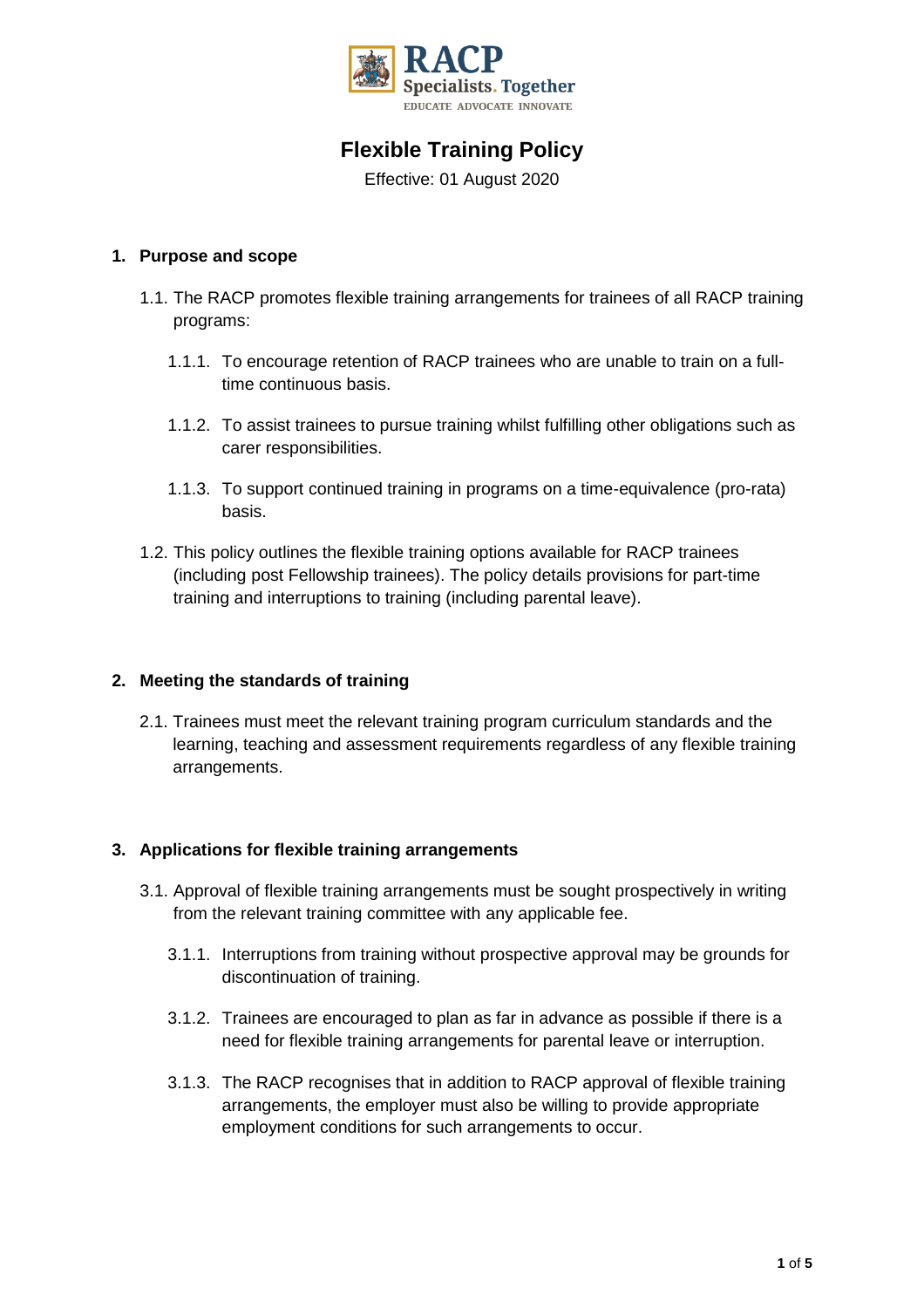- 3.2. Applications for training must be made by the published deadline. Applications to vary an approved training program including interruptions or change to part-time hours can be made at any time during the year.
- 3.3. Trainees may apply for interruption or part-time training as many times as they wish and for as long as they wish at any stage of training, however all training program requirements must be completed within the relevant time limit set out in the RACP Progression through training policy.
	- 3.3.1. Each application for interruption or part-time training covers a maximum time of 12 months. A trainee must submit a new application at the end of the approved 12-month period if they wish to extend the interruption or part-time training arrangement.

## **4. Part-time training**

- 4.1. Part-time training refers to training completed at a minimum of 0.4 full-time equivalent (FTE).
	- 4.1.1. Training at less than 0.4 FTE may be appropriate in some training programs. The relevant training committee has discretion to approve training periods at less than 0.4 FTE if the educational requirements will be met.
- 4.2. Part-time training duties should be pro-rated to full time training duties provided that all educational requirements will be met.
- 4.3. Trainees undertaking part-time training are required to complete the same number of work-based learning and assessment tools pro-rated to the amount of training for which they have been approved.

## **5. Interruption during a training program**

- 5.1. Interrupted training is any absence (full-time) from an approved training position which exceeds the allowable absence as set out in the Progression through training policy.
- 5.2. During an approved interruption to training:
	- 5.2.1. Training periods undertaken are not eligible for certification.
	- 5.2.2. Completion of work-based learning and assessment tools is not required.
	- 5.2.3. Research projects or other written project requirements may be undertaken.
	- 5.2.4. An interruption fee is payable to remain in the training program, unless evidence of parental leave, sick leave or carer responsibilities is provided.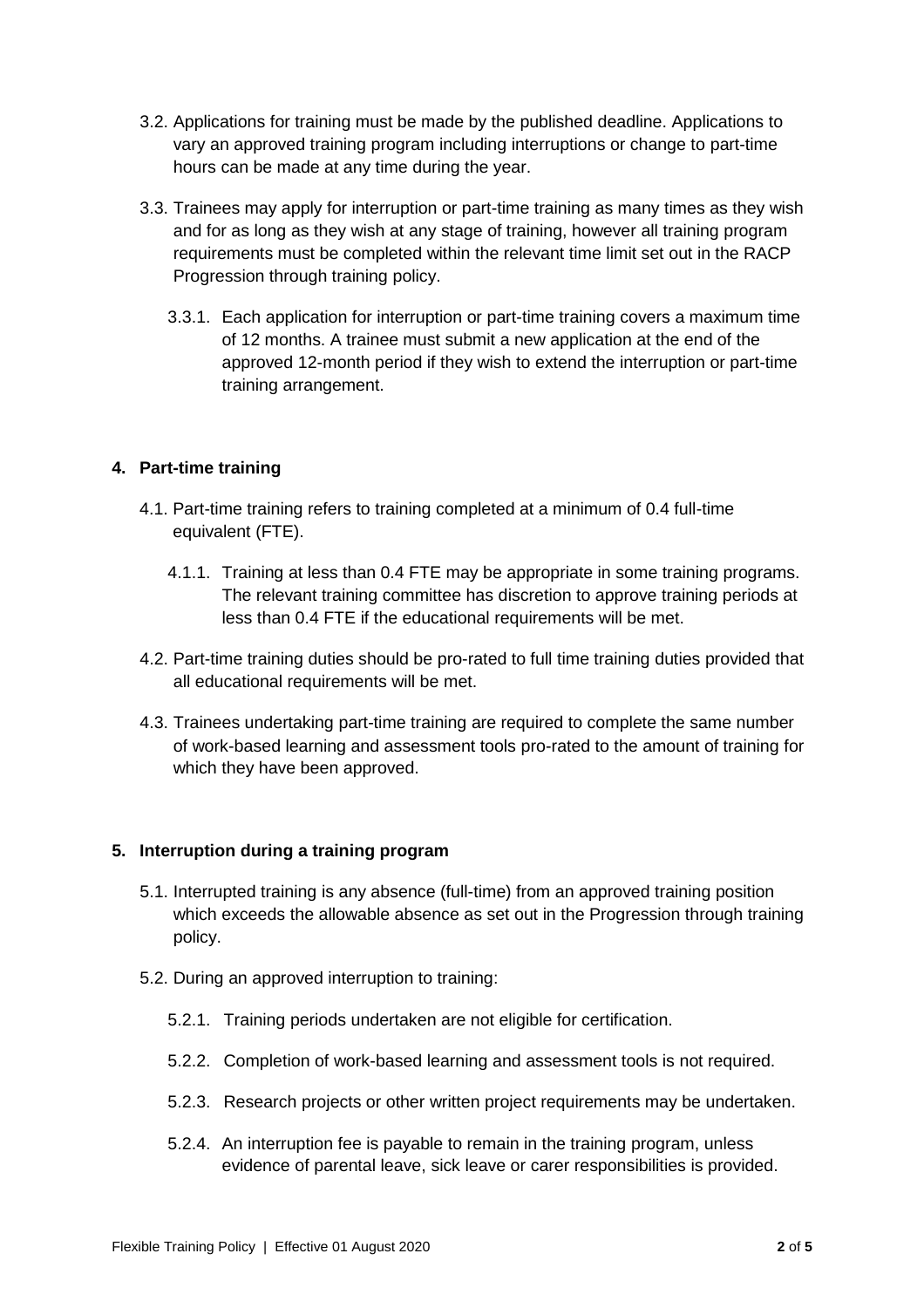- 5.3. If training is interrupted for part of a training year, work-based assessment requirements for the remaining period will be determined on a pro-rata basis by the relevant training committee.
- 5.4. Trainees may interrupt their training for a continuous period of up to 12 months without being required to complete additional training requirements.
	- 5.4.1. If training is interrupted for more than 12 continuous months, additional workbased learning and assessment may be required during the first six months upon return to training as determined by the relevant training committee.
	- 5.4.2. If training is interrupted for more than 24 continuous months, the relevant training committee may require an additional period of training. Any additional requirements will be determined on a case by case basis and may depend upon activities undertaken during interruption.
- 5.5. Interrupted training due to **parental leave:**
	- 5.5.1. A maximum period of 24 months of approved full-time parental leave across each training program (Basic, Advanced, Faculty and Chapter) can be excluded from the time limit to complete training.
	- 5.5.2. More than 24 months of parental leave may be taken; however, it will not be excluded from the time limit to complete training.
	- 5.5.3. Part-time parental leave (i.e. part-time training) is not considered an interruption and will not be excluded from the time limit to complete training.

#### **6. Interval between Training Programs**

- 6.1. A trainee who has completed Basic Training (Divisions) must commence Advanced Training (Divisions) within five years of the completion of Basic Training.
- 6.2. No more than two consecutive years may be spent away from clinical work during the interval between completing Basic Training and commencing Advanced Training to ensure currency of knowledge and skills.
	- 6.2.1. The relevant training committee may require evidence of clinical work undertaken during this period.

## **7. Definitions**

- 7.1. **Full Time Equivalent (FTE)** refers to a minimum 38-hour work week.
- 7.2. **Interrupted training** is any absence (full-time) from an approved training position which exceeds the allowable absence as set out in the Progression through training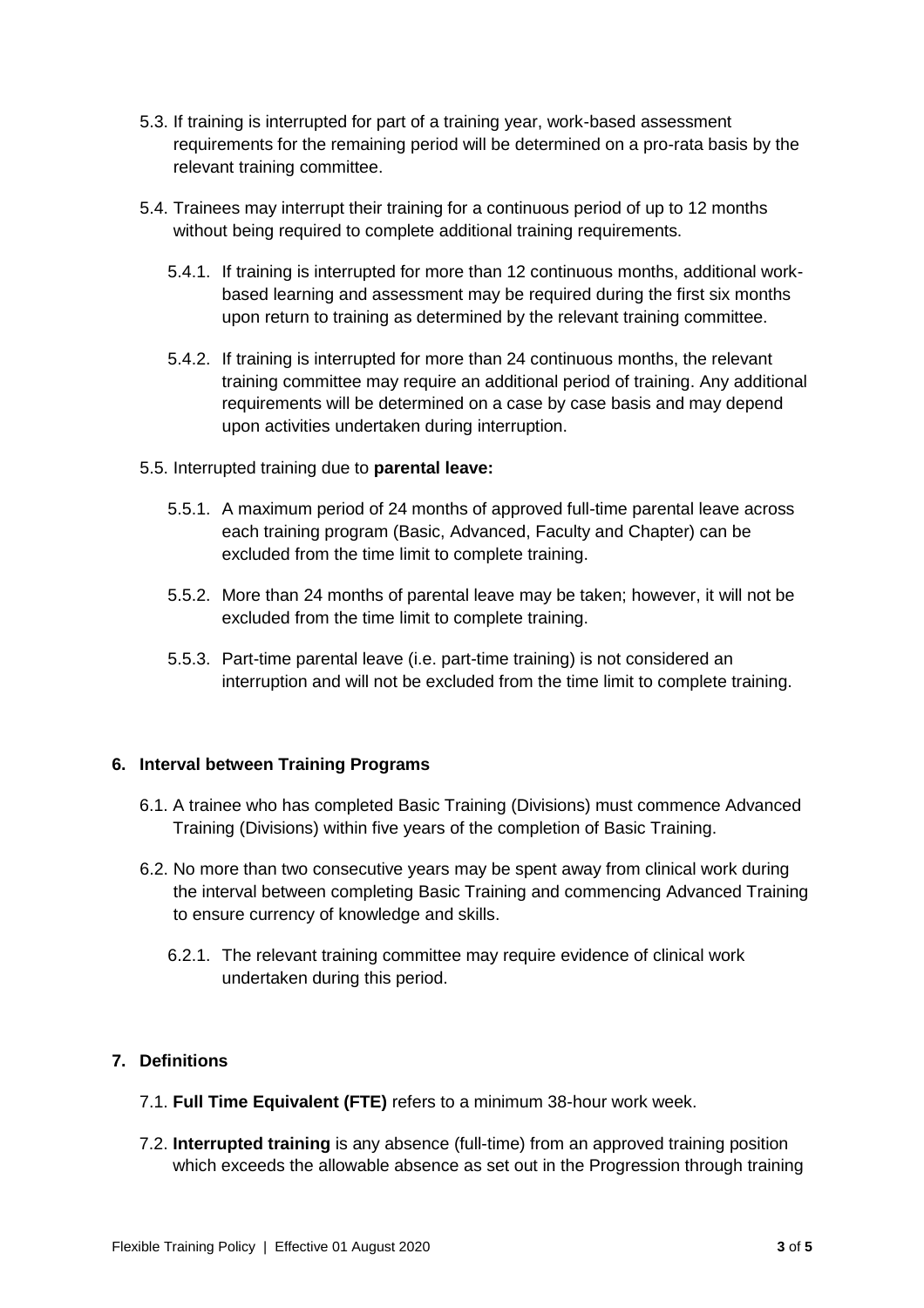policy. Examples include extended holiday, extended illness, parental leave or postgraduate study (refer to 5).

- 7.3. **Parental leave** refers to an approved interruption (full-time) due to maternity, paternity, adoptive leave or permanence order (refer to 5.5).
- 7.4. **Training program** refers to any education program of the RACP's Divisions, Faculties or Chapters. Basic Training and Advanced Training are considered separate programs for this policy.

## **8. Reconsideration, review and appeals**

Rights of reconsideration, review and appeal are set out in the College By-Law: Reconsideration, Review and Appeals Process.

#### **9. Exceptional circumstances**

Provisions for special consideration of exceptional circumstances are set out in the RACP Special Consideration for Assessment Policy.

## **10. Related documents**

- 10.1. College By-Law: Reconsideration, Review and Appeals Process
- 10.2. Education/Training Committee Contact Information
- 10.3. Progression through Training Policy
- 10.4. Recognition of Prior Learning Policy
- 10.5. Special Consideration for Assessment Policy

#### **11. Policy responsibility, approval and review**

| Responsible department:                    | Education, Learning and Assessment |
|--------------------------------------------|------------------------------------|
| College Education Committee approval date: | 23 August 2019                     |
| Review year:                               | 2023                               |

## **12. Policy revision history**

| <b>Version</b> | Date effective  | Approved by                                     | <b>Revision history</b> |
|----------------|-----------------|-------------------------------------------------|-------------------------|
| V <sub>1</sub> | 01 January 2012 | College Education New policy<br>Committee (CEC) |                         |